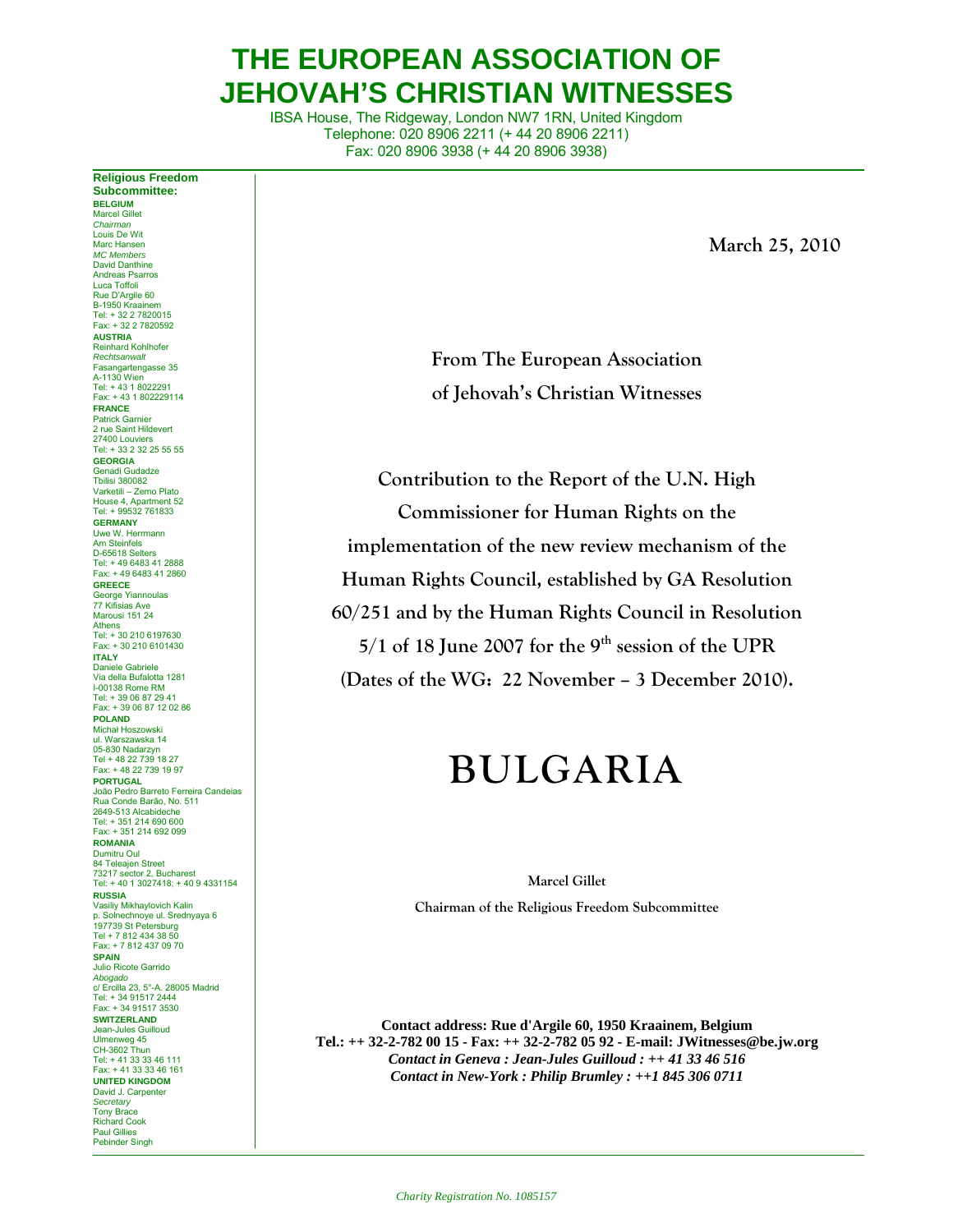European Association of Jehovah's Christian Witnesses Contribution to the Report of the U.N. High Commissioner for Human Rights on Bulgaria Page 2

## **General Situation**

Jehovah's Witnesses have been present in Bulgaria since 1888. They have been legally registered as a religious association in Bulgaria in 1938, 1991 and re-registered again in 1998 and 2003. Today more than 3,700 persons attend their Bible-based meetings.

Several positive meetings were held in 2009 between representatives of the European Association of Jehovah's Witnesses and the Directorate of Religious Denominations, some mayors and district governors in Burgas, Dobrich, Gabrovo, and Plovdiv. Nevertheless, the lack of action, and in certain cases, the negative actions of the Bulgarian authorities is a source of increasing concern as shown in the following situations.

#### **Disruption of Meetings**

In the following cases, peaceful and legally held religious meetings were recently disrupted by the police or by protesters who due to a lack of action by authorities remain unpunished:

- On April 26, May 3, and May 10, 2009, members of the VMRO political party and the ATAKA political party protested in front of the Kingdom Hall (place of worship of Jehovah's Witnesses) in Dobrich. The protestors hindered the attendants from entering the building while making obscene comments and threatening some of them. After and between the protests, obscene writings were put on the outside walls of the building, and during the night severe damage was made to the stucco. The car of one of the attendants, Yorgos Mavromatis from Greece, was scratched with a sharp tool. In addition to the above, on June 24 and 25, and on July 20 there was again vandalism against the building. Stones were thrown against the walls and the stucco was damaged in several places. The prosecutor was informed, but the criminals were not identified. According to the view of the prosecutor, the vandalism, including the offensive and frightening signs, swastikas, and immoral drawings on the walls of the Kingdom Hall cannot be viewed as a crime.
- On April 26, 2009, members of the VMRO party entered a rented hall in Varna where Jehovah's Witnesses peacefully were holding their religious service. They tried to disturb the meeting by singing and making noise. The prosecutor accepted the complaint by Jehovah's Witnesses only after their third attempt. The protesters' actions were considered as normal.
- On November 3, 2009, in the City of Sandanski, a peaceful meeting by Jehovah's Witnesses was stopped by three police officers, who requested proof of local registration by the Municipality, which is a request without legal basis in connection with a peaceful religious service. Contrary to Article No. 43 of the Bulgarian Constitution and Articles Nos. 9 and 11 of the European Convention of Human Rights, these three police officers gave the order to stop the meetings in Sandanski until local registration is obtained. As a matter of fact, a request to register locally in Sandanski was filed by the denomination in April 2008, but has been unlawfully ignored by the Municipality. According to law, the registration has to be confirmed within 3 days from filing.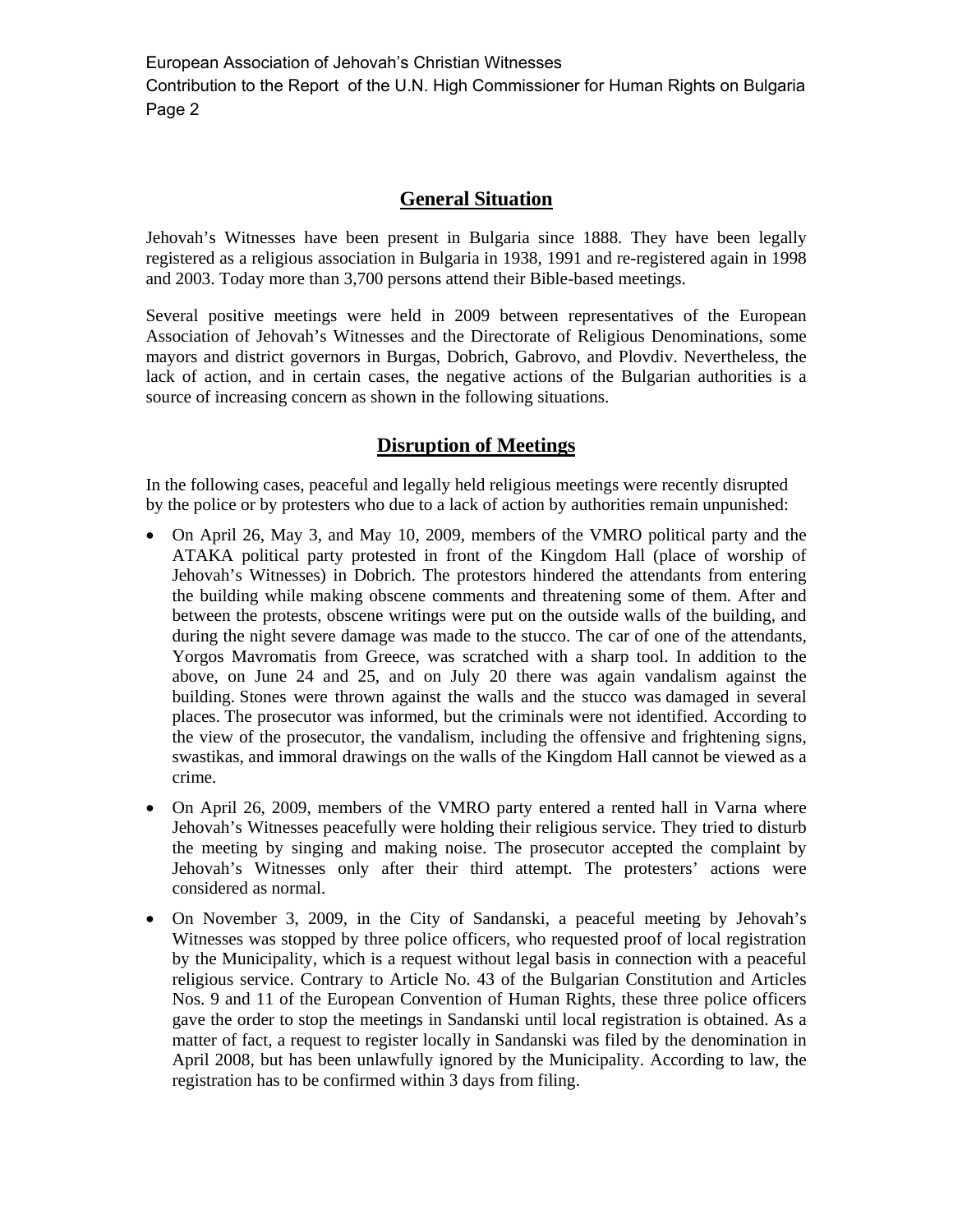European Association of Jehovah's Christian Witnesses

Contribution to the Report of the U.N. High Commissioner for Human Rights on Bulgaria Page 3

#### **Disruption of the Annual Memorial Celebration**

Although the Government of Bulgaria recognizes the "Memorial of the Ransom Sacrifice of Jesus Christ" as an official "holiday" of Jehovah's Witnesses, Bulgarian authorities did not intervene during the disruptions of this celebration on April 9, 2009.

• **Ruse:** A mob of VMRO political party members gathered in front of the rented facilities in Ruse, where approximately 70 persons held their service. They disturbed the celebration and tried to hinder attendants from entering the hall. Some attendants left because they were afraid of the mob.

The only intervention by the police was to prevent VMRO activists to enter the hall although the national leader of the VMRO party, Krasimir Karakachanov together with another local party leader, Yulian Angelov, and with support by the political movement "Napred" and the Orthodox Church in Ruse, announced on April 9, 2009, in the "Standard" newspaper, the Internet media "Actualno.com", the local cable TV station of Ruse and other electronic and print media, their resolution to interfere with the activity of Jehovah's Witnesses.

• **Gabrovo and Smolyan:** Under pressure from the Orthodox Church and the VMRO political party, rental contracts for halls for the Memorial of the Ransom Sacrifice of Jesus Christ were canceled in Smolyan and Gabrovo.

#### **Impossibility to Have a Place of Worship in Varna**

**Varna:** The City of Varna issued a building permit for the construction of a new Kingdom Hall on July 7, 2005. Following an anti-Witness manifestation and pressure from the VMRO political party, the mayor issued an order in July 2007 to stop the construction project for technical reasons. Even after the alleged technical problems were corrected, the mayor continues to refuse to allow the construction to proceed even though the law requires that he immediately rescind his order to stop construction. Lawsuits are being filed against the mayor personally and against the City of Varna for these illegal acts. On several occasions, the mayor has stated that as long as he is in office he will not allow Jehovah's Witnesses to build a Kingdom Hall in Varna.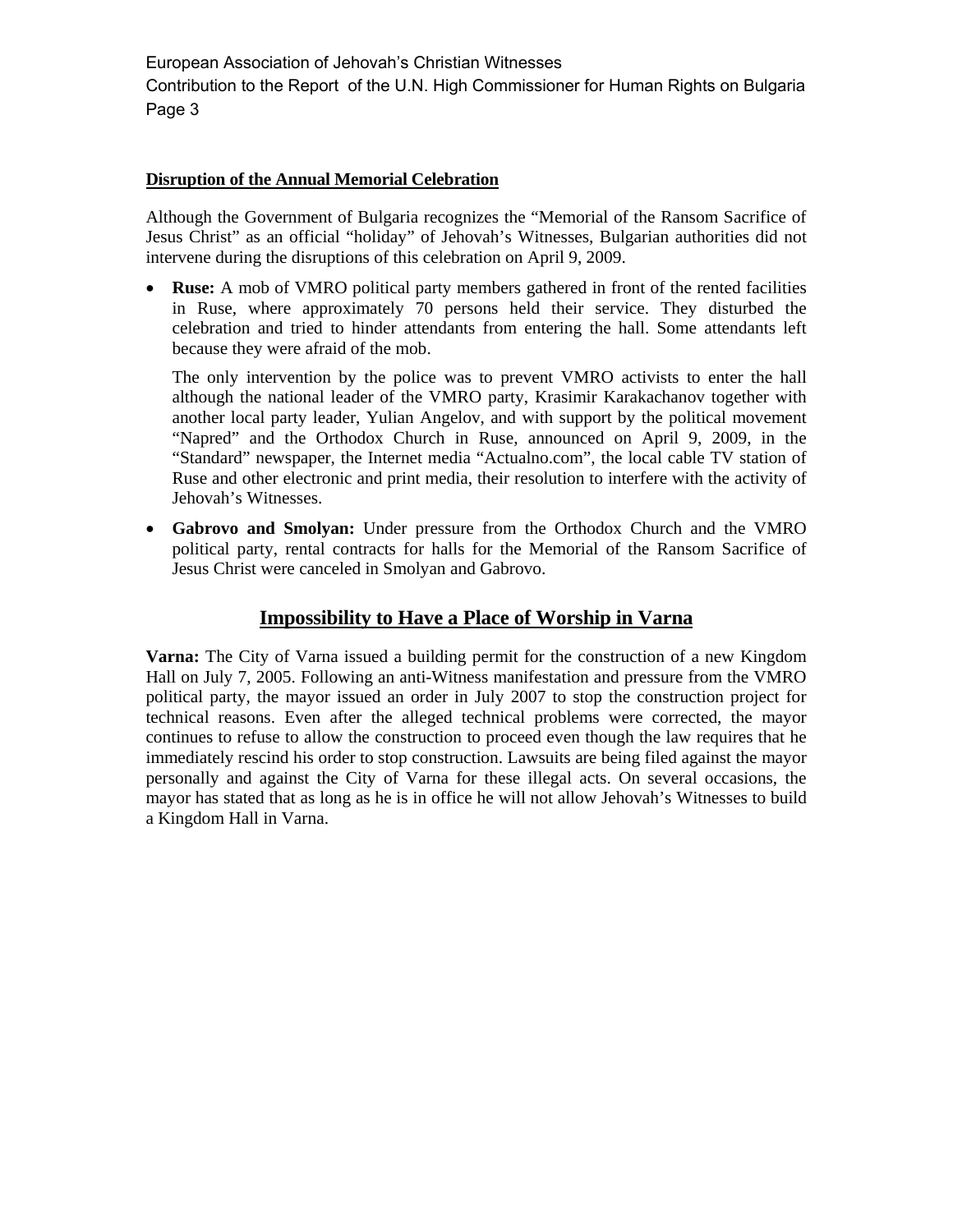Contribution to the Report of the U.N. High Commissioner for Human Rights on Bulgaria Page 4

## **Interference by Authorities with the Individual Freedom of Speech**

- In January 2009, Maya Proskurina, one of Jehovah's Witnesses, was invited to have a Bible discussion by a couple, whose 15-year-old daughter was also included in the discussion. Later, the daughter asked Ms. Proskurina to meet her at a park near her school, and she brought along some of her classmates. Although Ms. Proskurina refused that Biblical discussion without the approval of the classmates' parents, three members of the State Security asked her to accompany them to the police station. They falsely accused her of violating Article 7 (5) on the Law of Denominations, which forbids including minors in religious activity without parental consent. Shortly thereafter, the Council of Elders of Jehovah's Witnesses in Bulgaria received a warning from the Directorate of Religious Affairs stating that "such behavior" by their members could have a negative effect on their registration. To date, no corrective statement or apology was received for this unfounded accusation.
- On June 16, 2009, in the city of Plovdiv, two Jehovah's Witnesses, who were in a public place, were ordered by Mr. Slavcho Barnov of the "Municipality Guard" to stop talking to people about the Bible. According to Mr. Barnov, the director of the Municipality Police, Mr. Traycho Kardashev, confirmed that he must apply the municipal law which prohibits all conversation with other people about religious topics without previously obtained written permission by the Plovdiv Municipality. An attorney's letter of advice was sent to the mayor of Plovdiv.

## **Defamatory Publicity Spread Out by Authorities**

In the Spring of 2008, the City of Burgas sent a letter to the directors of all Burgas schools instructing them to organize classes to inform students about what they called "dangerous sects". The information supplied to the school directors targeted mainly Jehovah's Witnesses and contained slanderous and false information. This information was still being read in schools in December 2008.

On November 3, 2008, in a closed session the Administrative Court of Burgas rejected the complaint of Jehovah's Witnesses arguing that there is no evidence of the identity between "Jehovah's Witnesses" and "Jehovah's Witnesses in Bulgaria." This decision was appealed before the Supreme Administrative Court in Sofia on June 16, 2009, but rejected with Decision No. 8126.

## **Discriminative Pressures on Foreign Jehovah's Witnesses**

Several foreign Jehovah's Witnesses such as Trent Lippold in Pazardjik or Barbara Spicer in Plovdiv, are regularly called on by members of the State Security and interrogated, often in a very inquisitive and unpleasant way, about the functioning of Jehovah's Witnesses in Bulgaria.